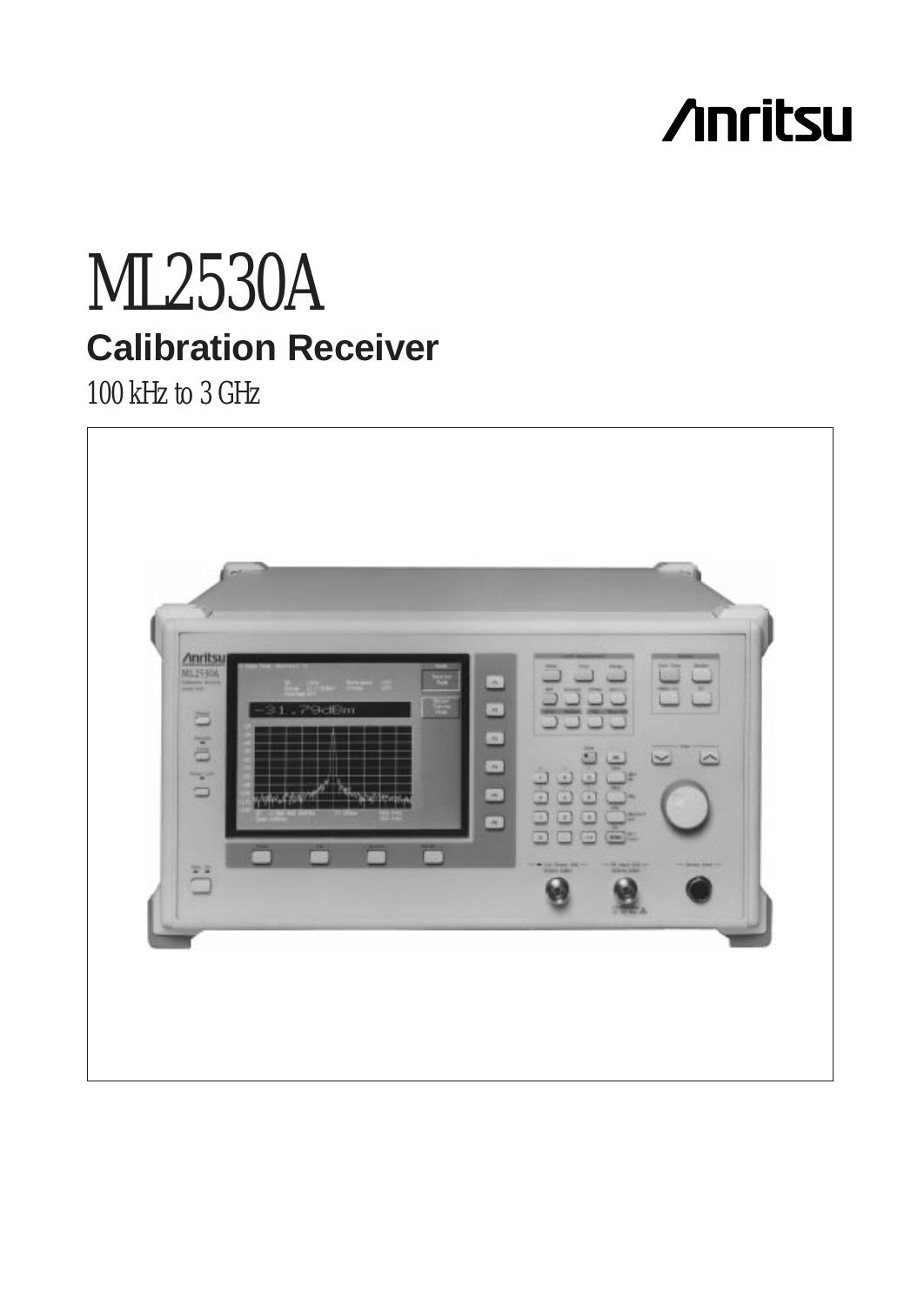The ML2530A is a receiver for calibrating the output power level of such devices as signal generators and attenuators, covering the range of 100 kHz to 3 GHz. It is suitable for use as a reference level meter for the RF communications bands used by the world's mobile communications markets. High linearity is achieved by using a level detector that uses DSP technology. The level can be measured while observing the signal waveform to be measured by using the spectrum monitor function.

- **Supports 100 kHz to 3 GHz**
- **Wide dynamic range of –140 to +20 dBm and high linearity**
- **Provides measurement bandwidth of 1 Hz to 100 kHz, so that even signals with large residual FM can be measured using the 1 Hz bandwidth.**
- **Separate manual tuning and spectrum monitor modes Manual tuning mode: High-speed measurements are available.**

**Measurement result is shown on the large display.**

**Monitor mode: Measured waveform can be observed.**

**This function can be used to view the characteristics of signal under test.**



**Manual tuning mode Monitor mode Monitor mode** 



- **Supports level units**
- **Easy to use**
- **Saves and recalls 100 measurement setups**
- **Saves and recalls 300 measurement results**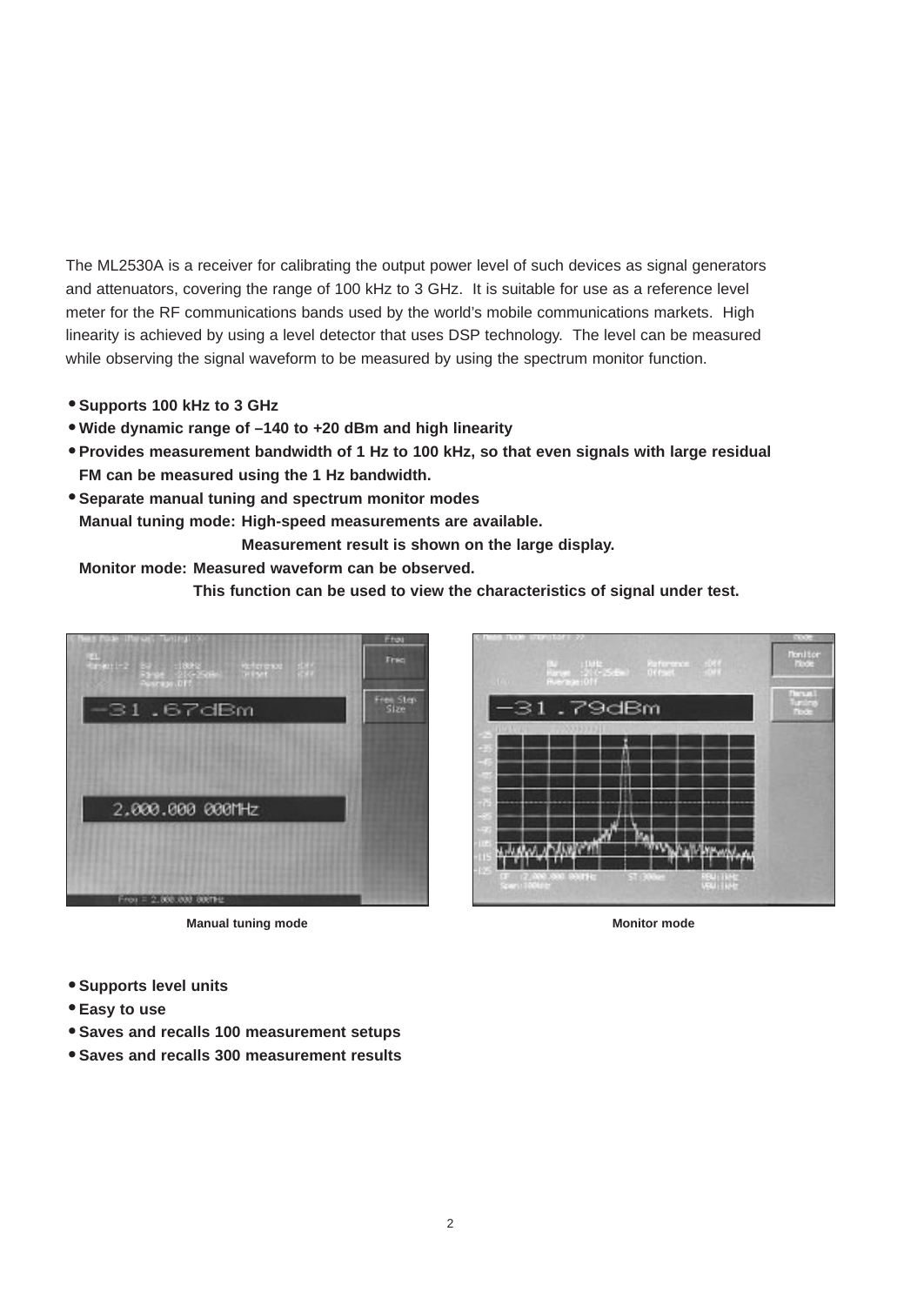# *Specifications*

# • **ML2530A (main frame)**

|                  | Frequency range              | 0.1 to 3000 MHz                                                                                                                                                                                                                                                                                                                                                                                                                                                                                                                                                                                                                                                                                                                                                                                                                                                                                                                                                                                                                                                                                                                                                                                                                                                                                                                                       |  |  |  |
|------------------|------------------------------|-------------------------------------------------------------------------------------------------------------------------------------------------------------------------------------------------------------------------------------------------------------------------------------------------------------------------------------------------------------------------------------------------------------------------------------------------------------------------------------------------------------------------------------------------------------------------------------------------------------------------------------------------------------------------------------------------------------------------------------------------------------------------------------------------------------------------------------------------------------------------------------------------------------------------------------------------------------------------------------------------------------------------------------------------------------------------------------------------------------------------------------------------------------------------------------------------------------------------------------------------------------------------------------------------------------------------------------------------------|--|--|--|
| General          | Level range                  | $-140$ to $+20$ dBm                                                                                                                                                                                                                                                                                                                                                                                                                                                                                                                                                                                                                                                                                                                                                                                                                                                                                                                                                                                                                                                                                                                                                                                                                                                                                                                                   |  |  |  |
|                  | RF input connector           | Connector: N-J<br>Impedance: 50 $\Omega$<br>VSWR: ≤1.25 (Range 1), ≤1.40 (Range 2), ≤1.50 (Range 3)<br>Max. input level: +20 dBm, 0 Vdc                                                                                                                                                                                                                                                                                                                                                                                                                                                                                                                                                                                                                                                                                                                                                                                                                                                                                                                                                                                                                                                                                                                                                                                                               |  |  |  |
|                  | CAL output*1                 | Connector: N-J<br>Impedance: 50 $\Omega$<br>Frequency: 50 MHz ±500 kHz<br>Level: 1.000 mW<br>Level accuracy: $±1.2\%$ (RSS: $±0.9\%$ )<br>Harmonic frequency: ≤-50 dBc                                                                                                                                                                                                                                                                                                                                                                                                                                                                                                                                                                                                                                                                                                                                                                                                                                                                                                                                                                                                                                                                                                                                                                                |  |  |  |
|                  | Reference oscillator         | Frequency: 10 MHz<br>Start-up characteristics:<br>$\leq \pm 5.1$ x 10 <sup>-8</sup> /day (10 minutes after power on, with reference to frequency at 24 hours after power on)<br>Aging rate: $\leq \pm 2.1 \times 10^{-8}$ /day, $\leq \pm 10.1 \times 10^{-8}$ /year (with reference to frequency at 24 hours after power on)<br>Temperature characteristics:<br>$\leq$ ±5.1 x 10 <sup>-8</sup> (with reference to frequency at 25°C in 0° to 50°C temperature range)<br>Accuracy: $\leq \pm 15.1 \times 10^{-8}$ (24 hours after power on, within 6 months of calibration)                                                                                                                                                                                                                                                                                                                                                                                                                                                                                                                                                                                                                                                                                                                                                                           |  |  |  |
|                  | External reference<br>input  | Connector: BNC-J<br>Impedance: 50 $\Omega$<br>Frequency: 10 MHz ±10 Hz<br>Level: 0.5 to 5.0 Vp-p                                                                                                                                                                                                                                                                                                                                                                                                                                                                                                                                                                                                                                                                                                                                                                                                                                                                                                                                                                                                                                                                                                                                                                                                                                                      |  |  |  |
|                  | Internal reference<br>output | Connector: BNC-J<br>Impedance: 50 $\Omega$<br>Frequency: 10 MHz<br>Frequency accuracy: Same as reference oscillator<br>Level: 2.1 V $\pm$ 0.6 Vp-p (when 2 m coaxial cable terminated with 50 $\Omega$ )                                                                                                                                                                                                                                                                                                                                                                                                                                                                                                                                                                                                                                                                                                                                                                                                                                                                                                                                                                                                                                                                                                                                              |  |  |  |
|                  | Measurement modes            | Manual tuning: Measures level of frequency input directly by ten keys and encoder<br>Monitor: Measures level of frequency specified by marker on spectrum monitor                                                                                                                                                                                                                                                                                                                                                                                                                                                                                                                                                                                                                                                                                                                                                                                                                                                                                                                                                                                                                                                                                                                                                                                     |  |  |  |
|                  | Measured frequencies         | Range: 100 kHz to 3000 MHz, Resolution: 1 Hz                                                                                                                                                                                                                                                                                                                                                                                                                                                                                                                                                                                                                                                                                                                                                                                                                                                                                                                                                                                                                                                                                                                                                                                                                                                                                                          |  |  |  |
|                  | Measurement<br>bandwidth     | Range: 1 Hz to 100 kHz (1-10 sequence)<br>Filter: Gaussian type<br>Accuracy (3 dB width): ±20% (BW: 1 Hz), ±5% (BW: 10 Hz to 100 kHz)                                                                                                                                                                                                                                                                                                                                                                                                                                                                                                                                                                                                                                                                                                                                                                                                                                                                                                                                                                                                                                                                                                                                                                                                                 |  |  |  |
|                  | Measured level               | Range: -140 to +20 dBm<br>Resolution: 0.1, 0.01, 0.001 dB                                                                                                                                                                                                                                                                                                                                                                                                                                                                                                                                                                                                                                                                                                                                                                                                                                                                                                                                                                                                                                                                                                                                                                                                                                                                                             |  |  |  |
|                  | Range                        | Range 1: -35 to +20 dBm, Range 2: -80 to -25 dBm, Range 3: -140 to -70 dBm                                                                                                                                                                                                                                                                                                                                                                                                                                                                                                                                                                                                                                                                                                                                                                                                                                                                                                                                                                                                                                                                                                                                                                                                                                                                            |  |  |  |
| evel measurement | $Error*2$                    | Total relative error: In-range linearity + range switching error + noise floor error +1 digit error<br>Total absolute error:<br>Total relative error + CAL output level accuracy + mismatch error at CAL + sensor module calibration factor<br>uncertainty + calibration receiver linearity + sensor module insertion loss reproducibility + mismatch error<br>In-range linearity: $\pm 0.05$ dB/55 dB (BW: 1/10/100 Hz, RSS: $\pm 0.03$ dB/55 dB)<br>±0.09 dB/55 dB (BW: 1/10 kHz, RSS: ±0.07 dB/55 dB)<br>±0.22 dB/55 dB (BW: 100 kHz, RSS: ±0.20 dB/55 dB)<br>*In same range, BW: 100 kHz, frequency: ≥1 MHz<br>Range switching error: ±0.01 dB (at range switch point: -30, -75 dBm)<br>Noise floor (BW: at 100 Hz):<br>$\leq$ -70 dBm (Range 1, ≤11 MHz), $\leq$ -80 dBm (Range 1, >11 MHz), $\leq$ -115 dBm (Range 2, ≤11 MHz),<br>$\le$ -120 dBm (Range 2, >11 MHz), $\le$ -125 dBm (Range 3, $\le$ 11 MHz), $\le$ -135 dBm (Range 3, >11 MHz),<br>Noise floor error: $\pm 0.05$ dB (S/N: $\leq 35$ dB), $\pm 0.04$ dB (S/N: $\leq 25$ dB), not specified (S/N: $\leq 10$ dB)<br>Frequency drift error: $\pm 0.007$ dB (1% of BW frequency drift relative to set signal frequency)<br>BW switching error: ±0.01 dB (BW: 1 Hz to 10 kHz), ±0.05 dB (BW: 1 Hz to 100 kHz, frequency: ≥1 MHz)<br>*Excluding effect of measured signal residual FM |  |  |  |
|                  | Average                      | Measurement times: 1 to 256                                                                                                                                                                                                                                                                                                                                                                                                                                                                                                                                                                                                                                                                                                                                                                                                                                                                                                                                                                                                                                                                                                                                                                                                                                                                                                                           |  |  |  |
|                  | Display units                | dBm, dB, dBµ, dBµ (emf)<br>W, mW, µW, pW, fW, aW (automatically chosen best unit for measured value)<br>V, mV, µV, nV, pV (automatically chosen best unit for measured value)                                                                                                                                                                                                                                                                                                                                                                                                                                                                                                                                                                                                                                                                                                                                                                                                                                                                                                                                                                                                                                                                                                                                                                         |  |  |  |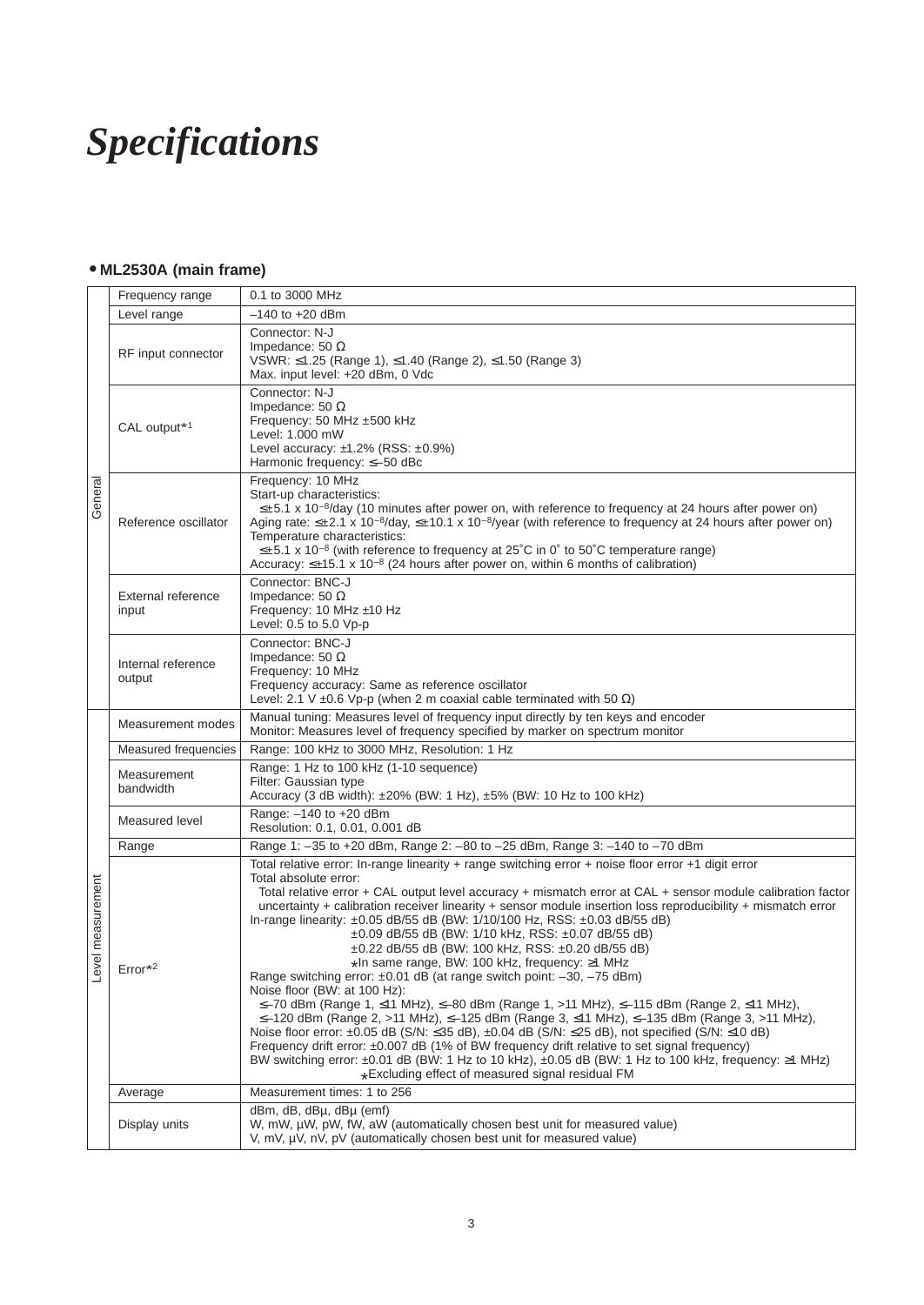| Level measurement                                                                                                                                                                 | Display digits              | dB units: 0.1, 0.01, 0.001 dB<br>W/V units: 3, 4, 5 digits                                                                                                                                                                                                                                                                                                                                                  |  |  |  |
|-----------------------------------------------------------------------------------------------------------------------------------------------------------------------------------|-----------------------------|-------------------------------------------------------------------------------------------------------------------------------------------------------------------------------------------------------------------------------------------------------------------------------------------------------------------------------------------------------------------------------------------------------------|--|--|--|
|                                                                                                                                                                                   | Reference                   | Set any value: -180 to +60 dBm<br>Meas $\rightarrow$ Ref: Obtain current measured value                                                                                                                                                                                                                                                                                                                     |  |  |  |
|                                                                                                                                                                                   | Offset                      | Setting range: -100 to +100 dB                                                                                                                                                                                                                                                                                                                                                                              |  |  |  |
|                                                                                                                                                                                   | Calibration                 | Calibration frequency count: 300<br>Calibration level:<br>0 dBm +3/-4 dB (relative level calibration at Range 1, using MA2540A)<br>$-30$ dBm $+3/-4$ dB (calibration between Range 1 and Range 2)<br>-75 dBm +3/-4 dB (calibration between Range 2 and Range 3)                                                                                                                                             |  |  |  |
|                                                                                                                                                                                   | Center frequency            | 100 kHz to 3000 MHz, Min. setting resolution: 1 Hz                                                                                                                                                                                                                                                                                                                                                          |  |  |  |
|                                                                                                                                                                                   | Frequency span              | 10 kHz to 1 MHz, Setting resolution: 1 Hz                                                                                                                                                                                                                                                                                                                                                                   |  |  |  |
|                                                                                                                                                                                   | <b>Resolution bandwidth</b> | 300 Hz to 100 kHz (1-3 sequence)                                                                                                                                                                                                                                                                                                                                                                            |  |  |  |
|                                                                                                                                                                                   | Video bandwidth             | 10 Hz to 100 kHz (1-3 sequence)                                                                                                                                                                                                                                                                                                                                                                             |  |  |  |
|                                                                                                                                                                                   | Sweep time                  | 100 ms to 1000 s                                                                                                                                                                                                                                                                                                                                                                                            |  |  |  |
|                                                                                                                                                                                   | Reference level             | Range 1: +20 dBm, Range 2: -25 dBm, Range 3: -70 dBm                                                                                                                                                                                                                                                                                                                                                        |  |  |  |
| Spectrum monitor                                                                                                                                                                  | <b>Markers</b>              | Functions<br>$MKR \rightarrow PEAK$ : Moves marker to max. level in monitored range<br>$MKR \rightarrow CNTR$ : Sets marker frequency to center frequency of monitored range<br>$PEAK \rightarrow CNTR$ : Sets max. level frequency to center frequency of monitored range<br>Frequency readout level<br>Range 1: ≥-35 dBm, Range 2: ≥-80 dBm, Range 3: ≥-100 dBm<br>Zone marker width: Spot, 1, 5, 10 div. |  |  |  |
|                                                                                                                                                                                   | Auto-tune                   | Signal detection frequency range: 30 to 3000 MHz<br>Signal detection level: ≥-30 dBm                                                                                                                                                                                                                                                                                                                        |  |  |  |
|                                                                                                                                                                                   | Save/recall                 | Save count: 100                                                                                                                                                                                                                                                                                                                                                                                             |  |  |  |
|                                                                                                                                                                                   | Panel lock                  | Function: Disables all key and encoder functions except power switch and panel lock key                                                                                                                                                                                                                                                                                                                     |  |  |  |
| Others                                                                                                                                                                            | <b>GPIB</b>                 | Function: Used to control ML2530A as device from controller<br>Interface functions: SH1, AH1, T6, L4, SR1, RL1, PP0, DC1, DT1, C0, E2                                                                                                                                                                                                                                                                       |  |  |  |
|                                                                                                                                                                                   | Power                       | 100 to 120 V/200 to 240 V (auto-switching), 47.5 to 63 Hz, ≤120 VA                                                                                                                                                                                                                                                                                                                                          |  |  |  |
|                                                                                                                                                                                   | Dimensions and mass         | 426 (W) x 221.5 (H) x 451 (D) mm, ≤17.9 kg                                                                                                                                                                                                                                                                                                                                                                  |  |  |  |
|                                                                                                                                                                                   | Environmental<br>conditions | Operating temperature range: 0° to 50°C<br>Storage temperature range: - 20° to +60°C                                                                                                                                                                                                                                                                                                                        |  |  |  |
| *1: At constant temperature in operating range of 15° to 35°C<br>*2: At fixed temperature in ambient temperature range of 15° to 35°C, and level calibration after 1 hour warm-up |                             |                                                                                                                                                                                                                                                                                                                                                                                                             |  |  |  |

\*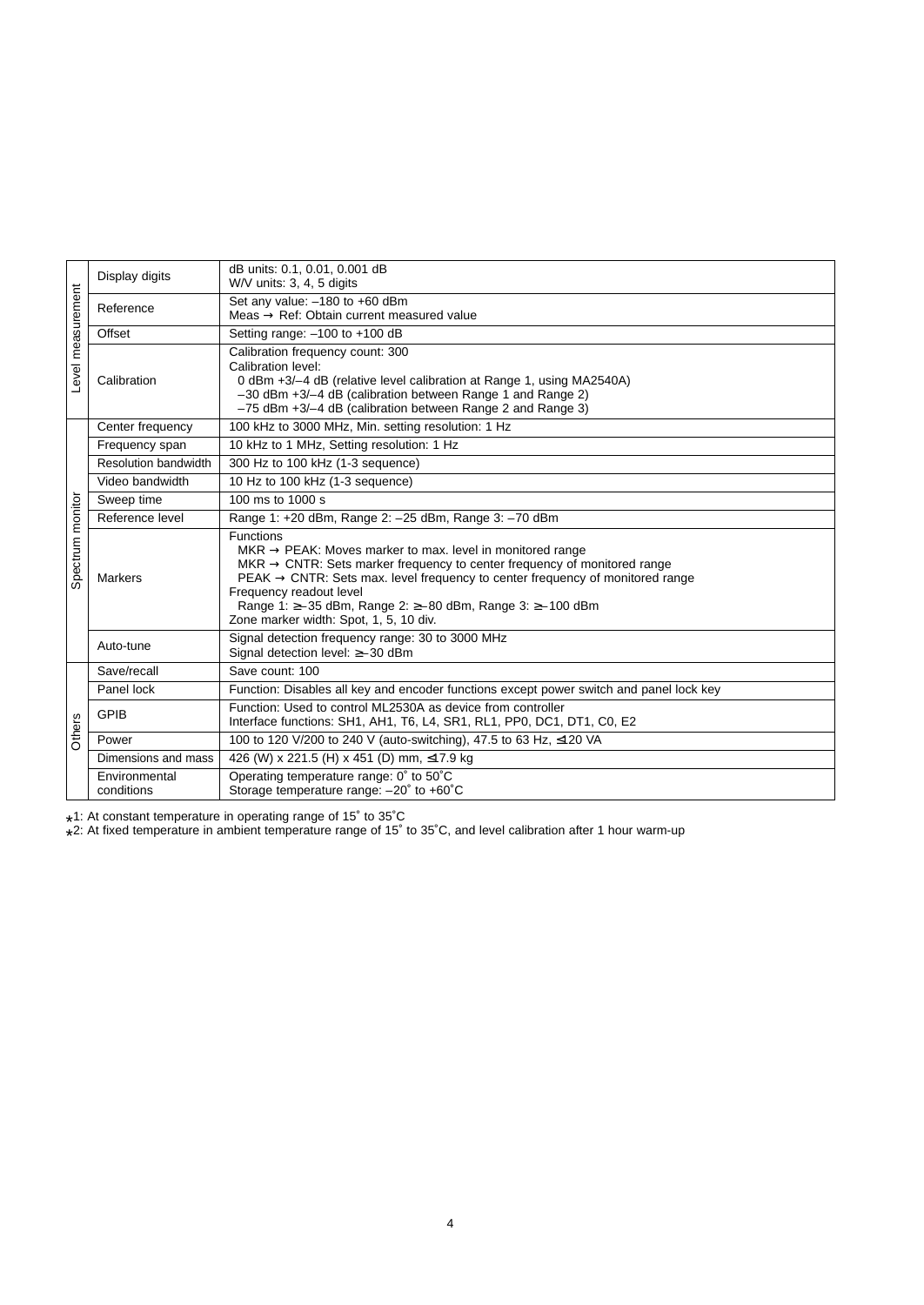### **MA2450A Sensor Module**

| Frequency range                    | 100 kHz to 3000 MHz                                                                                                                                                                                                  |  |  |  |
|------------------------------------|----------------------------------------------------------------------------------------------------------------------------------------------------------------------------------------------------------------------|--|--|--|
| Level                              | Level range: $-140$ to $+20$ dBm, Max. input level: $+20$ dBm                                                                                                                                                        |  |  |  |
| RF input connector                 | Type: N-J<br>Nominal impedance: 50 $\Omega$<br>VSWR (power sensor side): ≤1.30 (100 to 300 kHz), ≤1.20 (0.3 to 1 MHz), ≤1.36 (1 to 3000 MHz)<br>VSWR (through side): ≤1.12 (0.1 to 100 MHz), ≤1.35 (100 to 3000 MHz) |  |  |  |
| RF output connector                | Type: N-J, Nominal impedance: 50 $\Omega$                                                                                                                                                                            |  |  |  |
| RF input/output<br>characteristics | Through side insertion loss: ≤0.7 dB<br>Through side insertion loss reproducibility: ±0.006 dB                                                                                                                       |  |  |  |
| Dimensions and mass                | 63 (W) x 54 (H) x 206 (D) mm, $\leq$ 1 kg                                                                                                                                                                            |  |  |  |
| Environmental conditions           | Same as the ML2530A                                                                                                                                                                                                  |  |  |  |

## **Sensor module calibration factor uncertainty**

| Frequency | Simple total | <b>RSS</b> total |  |  |
|-----------|--------------|------------------|--|--|
| $0.1$ MHz | ±3.0%        | ±1.4%            |  |  |
| 10 MHz    | ±2.4%        | ±1.1%            |  |  |
| 100 MHz   | ±2.4%        | ±1.1%            |  |  |
| 1000 MHz  | ±3.0%        | ±1.4%            |  |  |
| 2000 MHz  | ±3.0%        | ±1.4%            |  |  |
| 3000 MHz  | ±3.2%        | ±1.5%            |  |  |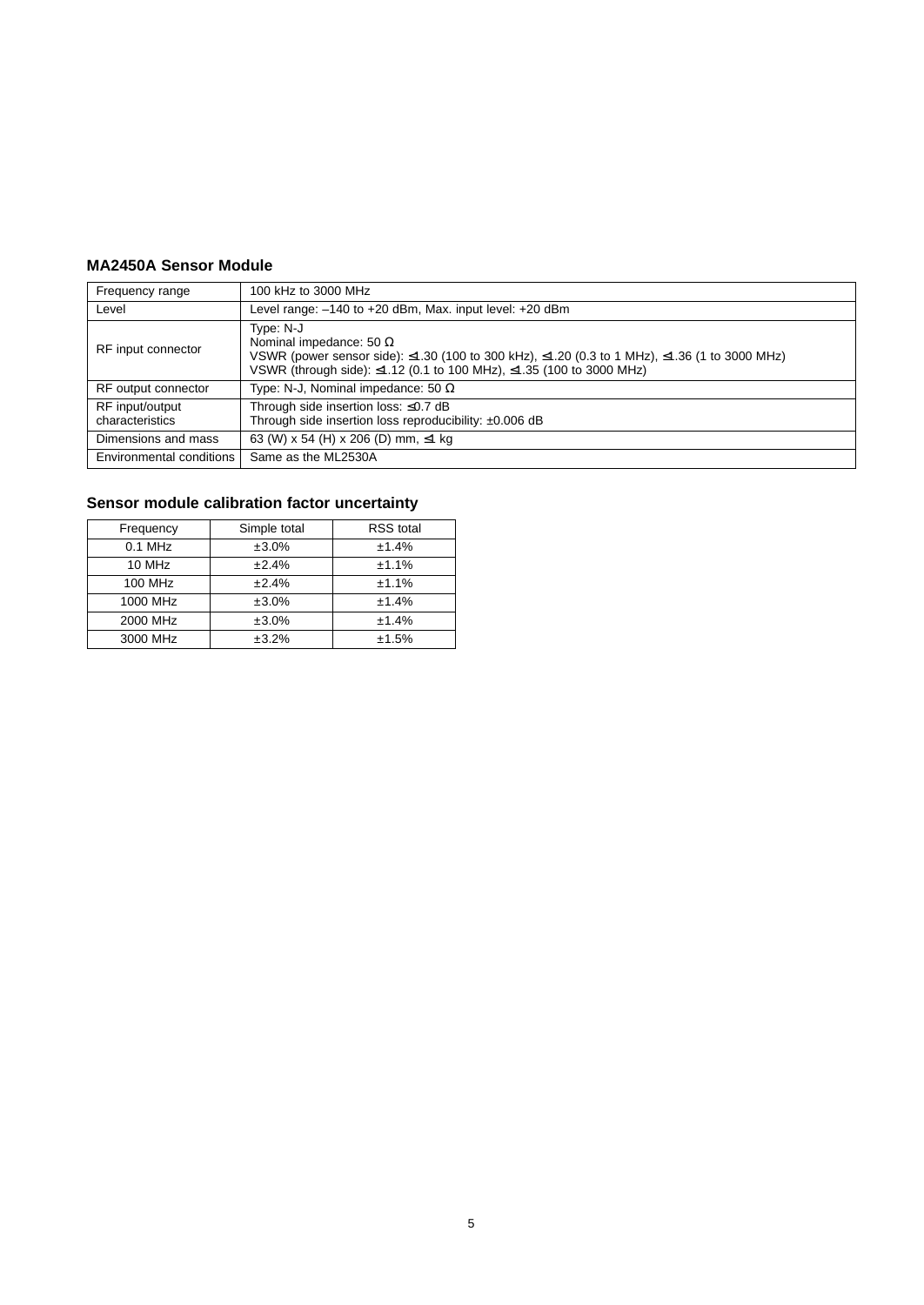#### **Total level error**

The total level error is the total of each error source. For example, the total relative level error at a frequency of 1 GHz and a BW of 100 Hz is as shown below.



The absolute level error for a measured signal at a frequency of 1 GHz, measurement bandwidth of 100 Hz, device under test VSWR of 1.5, and signal level of –100 dBm is as follows.

| Source of uncertainty                                                    | NIST traceable uncertainty     |
|--------------------------------------------------------------------------|--------------------------------|
| Relative level error at -100 dBm                                         | 1.6% $(\pm 0.07 \text{ dB})$   |
| CAL output level error                                                   | ±0.93%                         |
| Mismatch error at calibration                                            | ±0.23%                         |
| Sensor module calibration factor error at measured frequency             | ±1.4%                          |
| Linearity error of the ML2530A power measurement section                 | $±1.0\%$                       |
| Sensor module relay repeatability                                        | $\pm 0.14\%$ ( $\pm 0.006$ dB) |
| DUT mismatch error sensor module + calibration receiver VSWR: 1.2 (typ.) | ±3.7%                          |
| Total (RSS)                                                              | $±4.5$ ( $±0.19$ dB)           |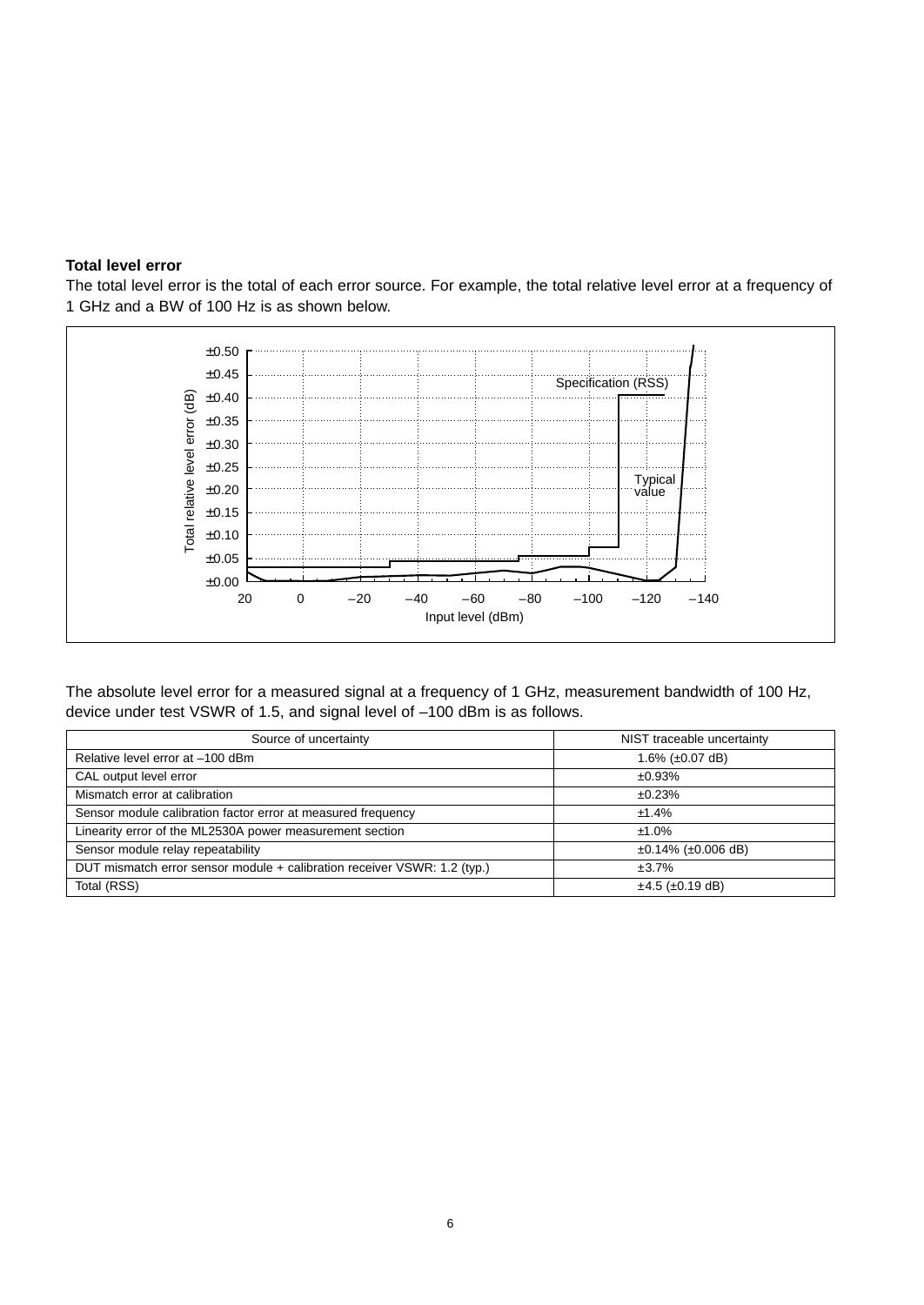# *Ordering Information*

Please specify model/order number, name and quantity when ordering.

| Model/Order No. | Name                                          |        | Remarks                              |
|-----------------|-----------------------------------------------|--------|--------------------------------------|
|                 | <b>Main frame</b>                             |        |                                      |
| <b>ML2530A</b>  | <b>Calibration Receiver</b>                   |        |                                      |
|                 |                                               |        |                                      |
|                 | <b>Standard accessories</b>                   |        |                                      |
| J0017           | Power cord, 2.6 m:                            | 1 pc   |                                      |
| F0012           | Fuse, 3.15 A:                                 | 2 pcs  |                                      |
| W1492AE         | ML2530A operation manual:                     | 1 copy |                                      |
|                 | <b>Optional accessories</b>                   |        |                                      |
| <b>MP721A</b>   | <b>Fixed Attenuator</b>                       |        | 3 dB, 2 W                            |
| <b>MP721B</b>   | <b>Fixed Attenuator</b>                       |        | 6 dB, 2 W                            |
| <b>MP721C</b>   | <b>Fixed Attenuator</b>                       |        | 10 dB, 2 W                           |
| <b>MP721D</b>   | <b>Fixed Attenuator</b>                       |        | 20 dB, 2 W                           |
| <b>MP721E</b>   | <b>Fixed Attenuator</b>                       |        | 30 dB, 2 W                           |
| <b>MP721F</b>   | <b>Fixed attenuator</b>                       |        | 40 dB, 2 W                           |
| <b>MP721G</b>   | <b>Fixed attenuator</b>                       |        | 50 dB, 2 W                           |
| <b>MP721H</b>   | <b>Fixed attenuator</b>                       |        | 60 dB, 2 W                           |
| J0078           | High power fixed attenuator                   |        | 20 dB, 10 W                          |
| J0063           | High power fixed attenuator                   |        | 30 dB, 10 W                          |
| J0395           | High power fixed attenuator                   |        | 30 dB, 30 W                          |
| J0007           | GPIB cable, 1 m                               |        |                                      |
| J0008           | GPIB cable, 2 m                               |        |                                      |
| J0431F          | Coaxial cable (BNC-P · RG55A/U · BNC-P), 1 m  |        |                                      |
| J0431G          | Coaxial cable (BNC-P · RG55A/U · BNC-P), 2 m  |        |                                      |
| J0903A          | Coaxial cable (NP · RG-142B/U · N-P), 1.5 m   |        |                                      |
| J0904A          | Sensor module cable, 1.5 m                    |        | For MA2540A control                  |
| B0333D          | Rack mount kit                                |        |                                      |
| B0329D          | Front cover                                   |        |                                      |
| B0331D          | Front handle                                  |        | 2 pcs/set                            |
| B0332           | Joint plate                                   |        | 4 pcs/set                            |
| B0334D          | Carrying case                                 |        | Hard type, with protective cover and |
|                 |                                               |        | casters                              |
|                 |                                               |        |                                      |
|                 | <b>Peripheral instruments</b>                 |        |                                      |
| <b>MS616B</b>   | <b>Modulation Analyzer</b>                    |        | 150 kHz to 3000 MHz                  |
| MG3633A         | Synthesized Signal Generator                  |        | 10 kHz to 2700 MHz                   |
|                 | <b>Sensor module</b>                          |        |                                      |
| MA2540A         | Sensor Module                                 |        |                                      |
|                 |                                               |        |                                      |
|                 | <b>Standard accessories</b>                   |        |                                      |
| J0903A          | Coaxial cable (N-P • RG-142B/U • N-P), 1.5 m: | 1 pc   |                                      |
| J0904A          | Sensor module cable, 1.5 m:                   | 1 pc   | For MA2540A control                  |
| W1491AE         | MA2540A operation manual:                     | 1 copy |                                      |
|                 |                                               |        |                                      |